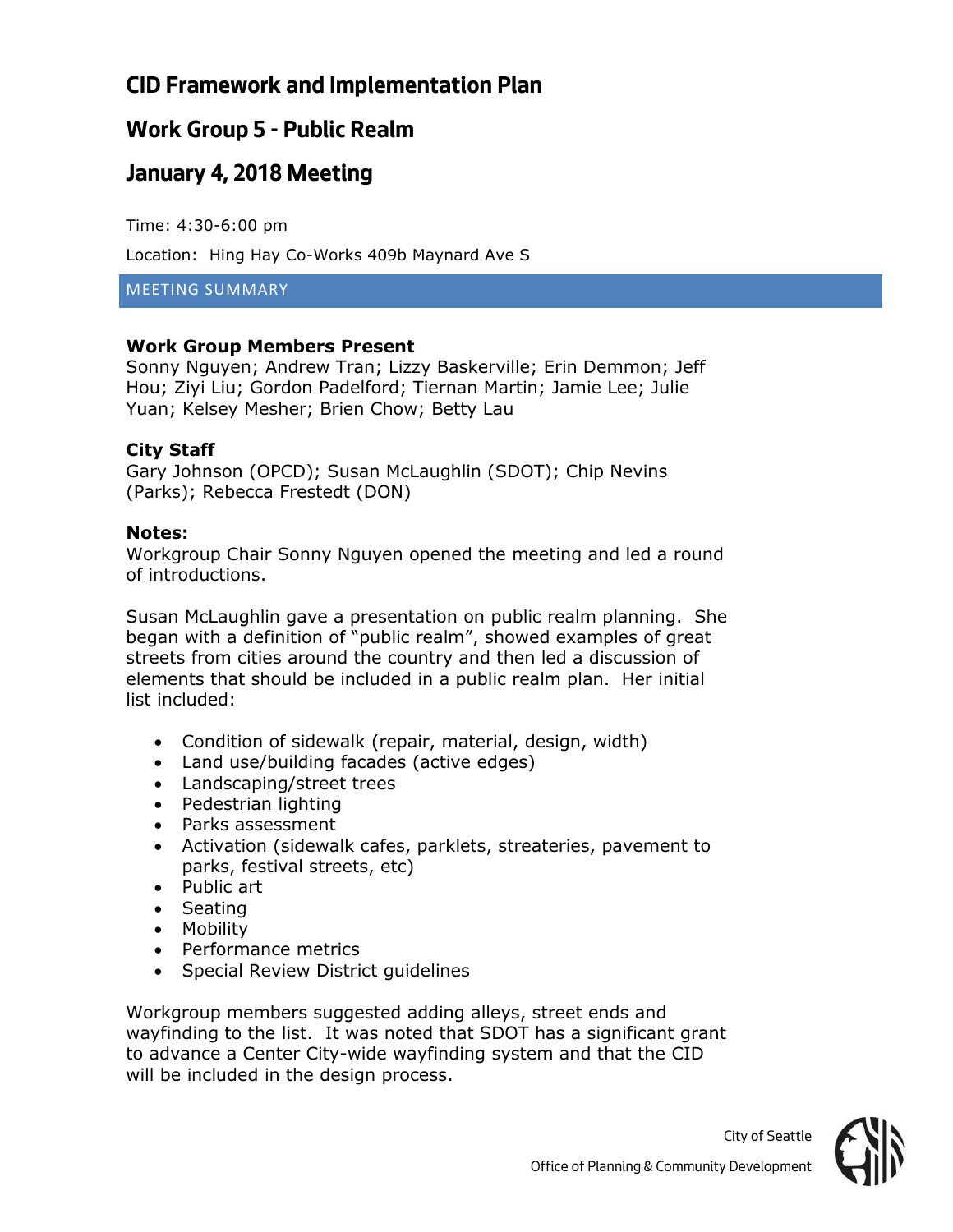## **CID Framework and Implementation Plan**

## **Work Group 5 - Public Realm**

## **January 4, 2018 Meeting**

Susan also highlighted a "Public Life Data Protocol" project that SDOT has recently completed in cooperation with counterparts in San Francisco and Copenhagen. The protocol employs a methodology of monitoring the activity of people in public space, including both movement and stationary activities. Four block faces in the CID were included in the study (S. Jackson between  $7<sup>th</sup>$  S. and  $8<sup>th</sup>$  S.; S. Jackson between  $6^{th}$  S. and Maynard Ave. S.; S Weller between  $7^{th}$  S. and  $8<sup>th</sup>$  S.; S. Weller between  $6<sup>th</sup>$  S. and Maynard Ave. S.). The CID count indicated a high number of elderly and a significant percentage of people engaged in stationary activities as opposed to passing through. Susan noted that lack of seating as an issue. Susan gave an overview of SDOT's updated "Streets Illustrated" manual that articulates standards for right-of-way features and contains adopted street concept plans. The manual replaces SDOT's Right of Way Improvement Manual. Susan also noted that proposed changes to the right-of-way in the CID need to be approved by the International Special Review District Board.

Gary Johnson gave a presentation on new and proposed private development in the CID neighborhood. He noted that two other workgroups- Community Development & Stabilization and ISRD & Design Review- are focusing on new development but suggested that the Public Realm workgroup should note development patterns, that private development implements streetscape improvements and that community articulated streetscape concepts can guide the improvements that private development makes.

#### General Discussion

- The area under I-5 along S. Jackson St. and S. King Street was highlighted as an area that needs implementation given the significant planning work that has already been completed for that area.
- Jamie Lee reported that SCIDPDA has received an "Only in Seattle" grant from OED to conduct a lighting study in the CID. A consultant hiring process is underway and results are anticipated mid-year. Seattle City Light has committed some funding for implementation. We will follow-up to get more clarity about what SCL plans to do.
- The issue of the need for a public restroom facility was raised. It was noted that Parks and SCIDPDA are collaborating on